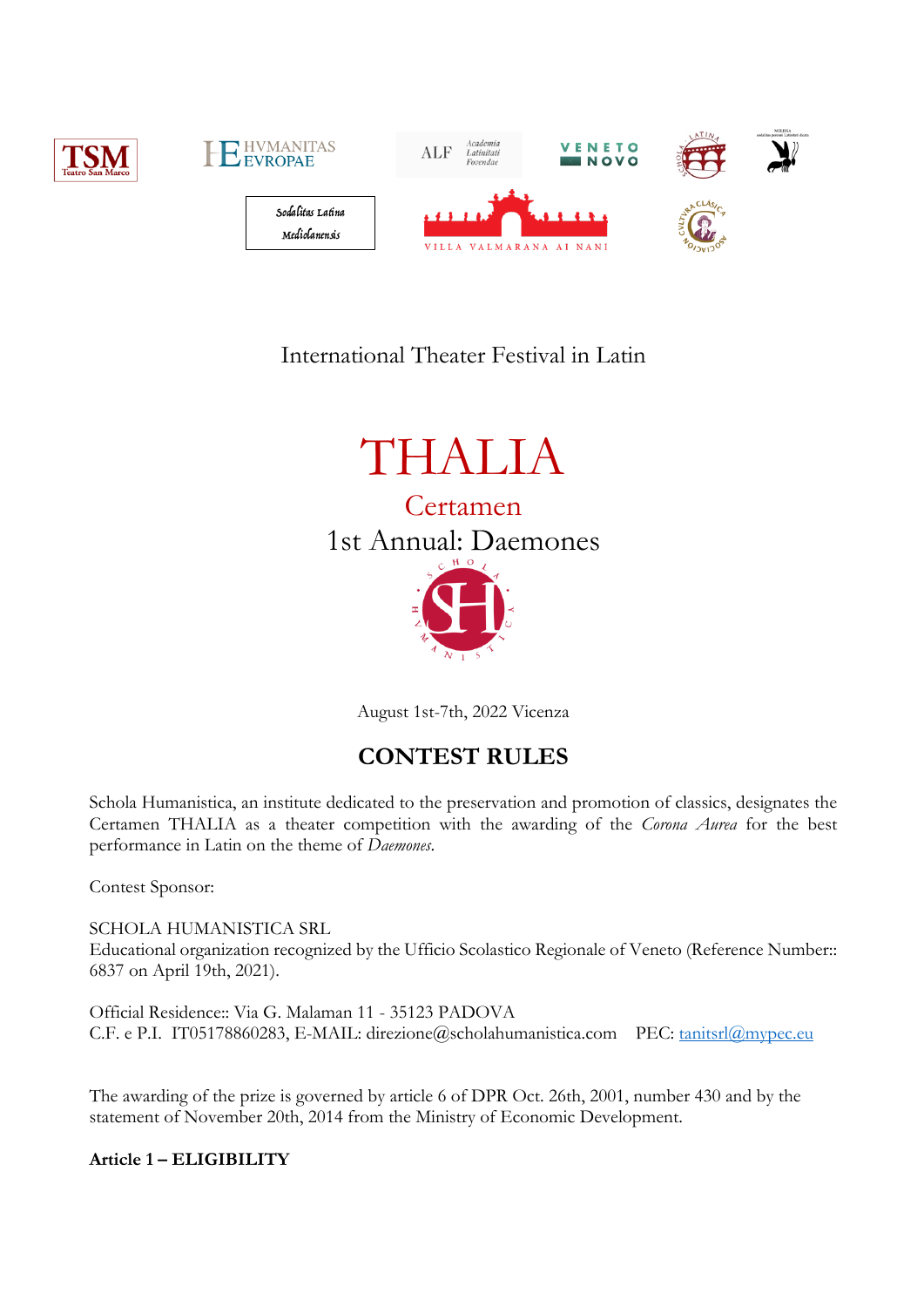Registration is available to all theater companies and non professional theater groups, Italian or international (associations, foundations, lyric theater groups, non profit organizations, terzo settore organizations, schools, universities, vel sim.) who produce an original show written and performed enitrely in Latin with a minimum duration of thirty minutes and a maximum duration of seventy minutes. In order to be considered, the production must involve a minimum of three actors. Registrants may compete with only one entry. Each production must furthermore thoroughly reference the theme of the Festival: *Daemones*

### **Article 2 – CONTEST ORGANIZATION**

he 2022 Certamen is comprised of two phases.

#### **Article 2.1 Phase One: selection**

Groups indicate their interest for participating in the Certamen through the application form available on this page of the Schola Humanistica website:

https://www.scholahumanistica.com/events/thalia/

The requried written and audiovisual materials must be sent by no later than February 1st, 2022 to direzione@scholahumanistica.com so they can be issued to the selection committee.

The required materials are as follows:

1- The application (Form A), containing a synopsis of the play with a description of the number of characters, the actors and preliminary director's notes. This synopsis may be in Latin, Italian, French, Spanish, English or German. The synopsis must address how the theme of "Daemones" has been incorporated into the work.

2- A video of 3-10 minutes that portrays a representative and salient scene from the play. The video must be submitted via WeTransfer to the same email address as above (direzione@scholahumanistica.com)

By submitting these materials, applicants grant permission to Schola Humanistica to store and use the video for promotional purposes, thereby relinquishing copyright.

The selection committee will identify the groups who have qualified as finalists for the Corona Aurea held in San Marco di Vicenza (Aug 1st-6th) by no later than April 1st, 2022.

The selection committee will also send the names of the finalists to Schola Humanistica who will promptly notify applicants. Applicants will be required to confirm the acceptance of their finalist status and pay the application fee within seven days (see article 4).

Schola Humanistica will then coordinate with each group of finalists the date and time of their performance.

#### **Article 2. 2 – Phase Two: competition**

Finalists will compete in the Certamen to be held from August 1st to August 6th, 2022 in Teatro San Marco of Vicenza.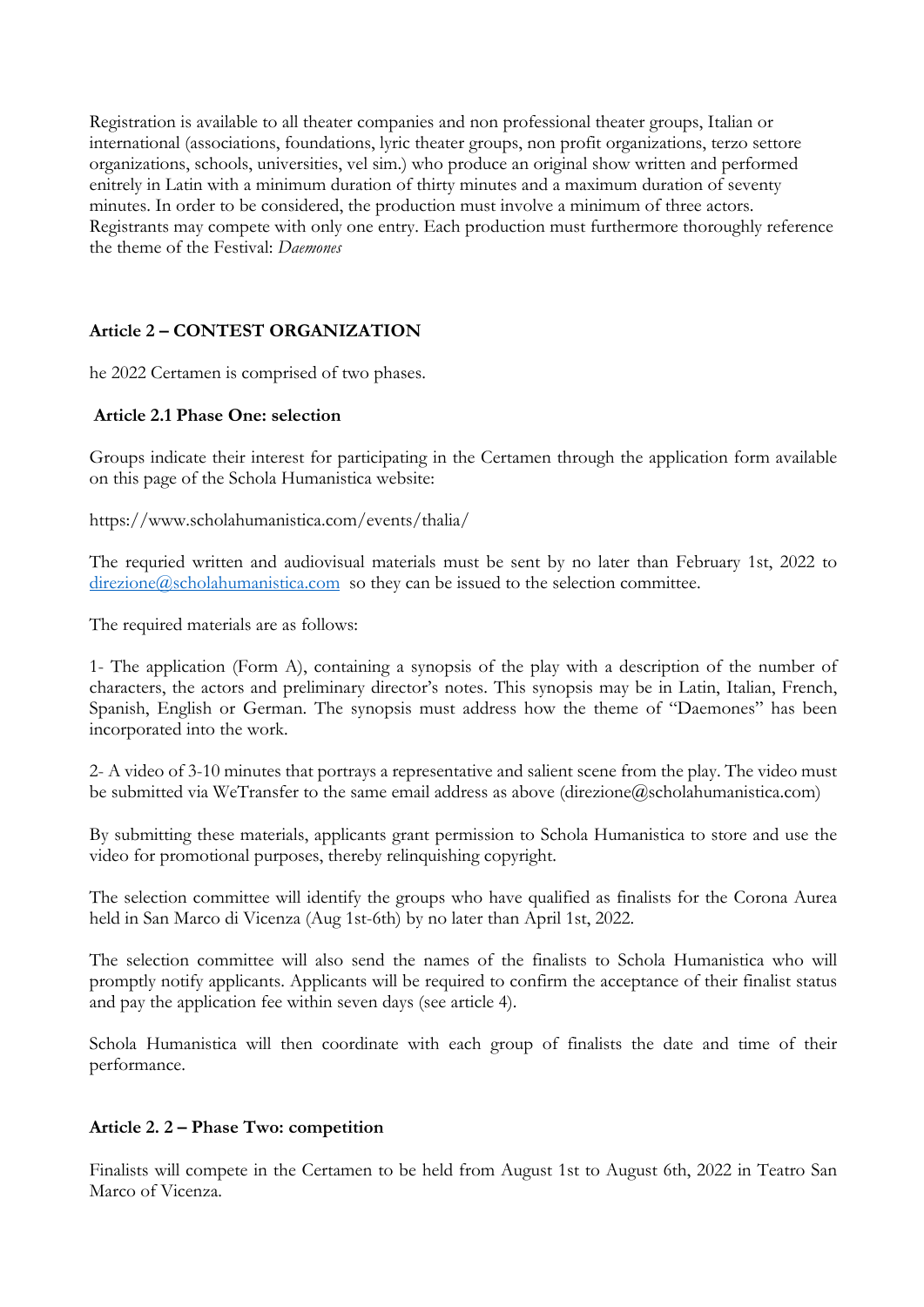The groups of performers will be responsible for travel expenses, lodging expenses, and for the transportation of any materials pertaining to the production. Lodging may be arranged in any of the hotels affiliated with the competition at the expense of the performance group.

The performance group may request to use scene props availalbe at San Marco theater. In such an event, interested performance groups must provide Schola Humanistica with a list of needed scene and stage props by May 1st. Schola Humanistica will in turn confirm the availability of the requested props by May 15th, 2022. Each performance will take place in the presence of the jury, the other performers in the competition, and the participants enrolled in THALIA as audience members.

The performances will be held in accordance with current COVID-19 safety precautions. Each performance group is therefore responsible for ensuring that all members of their cast and crew adhere to all norms and guidelines put in place to mitigate the pandemic. In the event that one or more actors are unable to perform due to COVID-19, the perforamce group will be responsible for developing a plan that their performance can proceed on the appointed time and date. Failure to comply will result in cancellation of the performance and forfiture of the registration fees paid to Schola Humanistica.

By accepting the invitation to proceed to the final round of the competition, each performance group grants Schola Humanistica the right to store the audiovisual material collected during the festival (photographs, videos, recordings of the competing companies and the performances represented) and use it for documentary and promotional purposes.

#### **Article 3 - AWARDS CEREMONY**

On August 6th, the jury will convene to award the following prizes at its sole discretion:

- CORONA AVREA to the best performance in Latin:  $\epsilon$  9.000
- CORONA ARGENTEA to the second best performance in Latin:  $\epsilon$  6.000
- CORONA AENEA to the third best performance in Latin:  $\epsilon$  4.000
- CALAMVS AVREVS to the best original script in Latin:  $\epsilon$  2.000
- PERSONA AVREA to the best leading actor:  $\epsilon$  1.000
- PILEVS AVREVS to the best character actor:  $\epsilon$  500

Awardees of the festival will be announced at a gala to take place Saturday, August 6th in S Marco di Vicenza theater. The jury may decide to assign one or more of the prizes. In the event that the number of performance groups is less than four, Schola Humanistica reserves the right to adjust the prize pool.

#### **Article 4 – REGISTRATION AND ADMISSION TO THE FINAL**

The procedures for registration and participation in the competition include the following:

#### **Article 4. 1 – Registration**

Registration will be open from October 1st 2021 to February 1st 2022 (described above in Art. 2.1) and must be submitted through the form available on this page of the Schola Humanistica website: